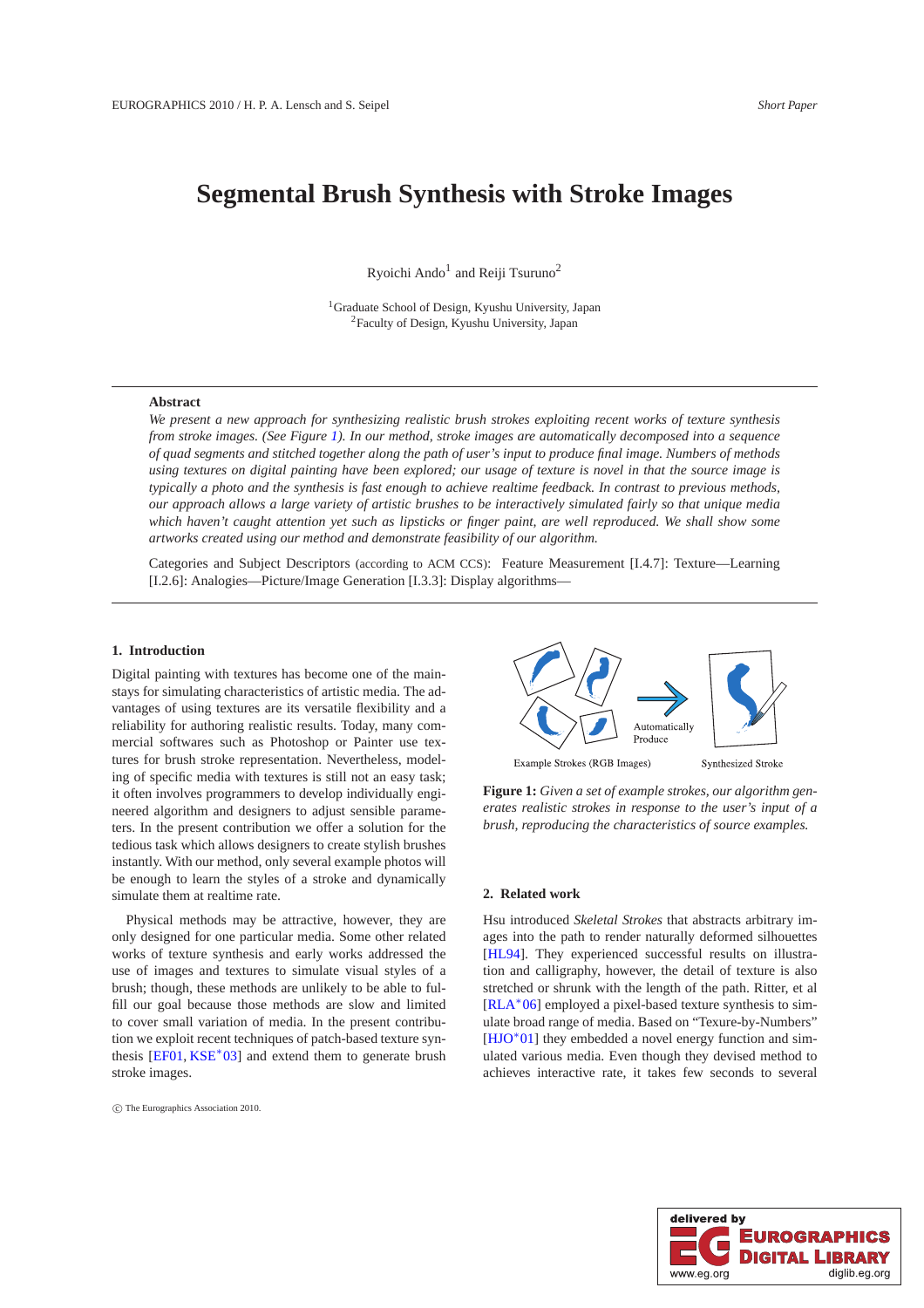minutes for each stroke to synthesize full-resolution image. There is a GPU accelerated technique for general texture synthesis [\[LH05\]](#page-3-5); the technique is not directly extendable for our purpose. For charcoal brushes, the bitmaps of lookup table are statically stamped based on the pressure and the tilt of stylus [\[BSM88\]](#page-3-6). For ink-washed brushes perpendicular vectors along the spine were used to compose triangle strips and texture mapped [\[NM00\]](#page-3-7). These methods perform fast and are straightforward to do; though, the source textures should be created in a considerable manner depending on artist's aesthetic and intuition.

#### **3. Our Approach**

A brief workflow of our algorithm is as follows. We first compute the contour and the spines from source strokes and decompose them into a series of thin quad segments. Next, when a user input the track information of a brush, we recombine those precomputed segments into the form of a target stroke along the track of input. (See Figure [2\)](#page-1-0) To mea-



<span id="page-1-0"></span>**Figure 2:** *Workflow of our method: We first decompose source strokes into a sequential quad segments and randomly recombine them into a new stroke image.*

sure an unnaturalness at the very local point, we introduce a visual cost function  $E(\mathbf{x}_i)$ . The function takes one multidimensional vector "*xi*" which indicates "*i* th segment from the beginning of a stroke along the spine." We describe mathematical details in latter section. We consider the problem as a minimization problem as

$$
\min_{s} \frac{l}{l=1} E(\boldsymbol{x}_i) \tag{1}
$$

where *s* and *l* denotes the segment array of a target stroke, the length of stroke, respectively. The problem can be intuitively translated to graph theory of finding optimal length of path that connects *l* points. The problem is known to be efficiently solved by dynamic programming [\[SYJS05\]](#page-3-8). Suppose  $E(\mathbf{x}_i)$ consists of two static and dynamic terms

$$
E(\mathbf{x}_i) = E_s(\mathbf{x}_i) + E_d(\mathbf{x}_i, \mathbf{x}_j)
$$
(2)

<span id="page-1-2"></span>where  $E_s(\mathbf{x}_i)$  only depends on static environment and doesn't get influenced to marginal features and  $E_d(\mathbf{x}_i, \mathbf{x}_j)$ depends on marginal features where  $N = (i - 1, i + 1)$ . We

abuse notation  ${}_{j}E_{d}(x_{i},x_{j})$  to be  $E_{d}(x_{i})$  for simplicity. The minimization problem can be reduced to a recursive format

$$
M_i(\bm{x}_i) = E_s(\bm{x}_i) + \min_{x_{i-1}} \{ E_d(\bm{x}_i) + M_{i-1}(\bm{x}_{i-1}) \} \quad (3)
$$

$$
M_1(\mathbf{x}_1) = E_s(\mathbf{x}_1) \tag{4}
$$

where  $M_i(\mathbf{x}_i)$  denotes a cumulative minimum energy from 1 to *i*. With the dynamic programming, the optimal combination of  $\min M_l(x_l)$  is then efficiently computed in  $O(n^2)$ time by memorizing previously computed  $M_i(x_i)$  for each iteration. Even though the problem is solved in polynomial time,  $O(n^2)$  time is still costly for realtime synthesis. In our approach, we exploit the character of feature vector distribution that features are plotted together. In other word, the feature cloud forms just as snake-like shape. This yields a more simplified iterative scheme that approximates min-energy as

$$
M_i(\mathbf{x}_i) \approx E_s(\mathbf{x}_i) + E_d(\mathbf{x}_i) + \min_{i=1} M_{i-1}(\mathbf{x}_{i-1}).
$$
 (5)

In contrast to dynamic programming approach, this method is far from optimal; though, it maintains local optimality and the computation is done only in  $O(\log n)$  time when search is accelerated with ANN  $[AMN^*98]$ . This approach works fine since the static energy term constrains the search around its perimeter.

# **3.1. Segmental Decomposition**

To extract spine we firstly extract a branched provincial spine. Secondly, starting from every edge of the branched spine, we iteratively shrink the spine while the number of edge more than two. To decompose a stroke into the sequential quad segments, we firstly discretize the spine path into a series of points with an arbitrary space. Next, for each point we compute a perpendicular vector and slice the region. We show an example of our decomposed stroke in Figure [3.](#page-1-1)



<span id="page-1-1"></span>**Figure 3:** *The decomposition of a hairy brush: The photo of a hairy brush stroke (a) was automatically decomposed into sequential thin segments (b).*

# **3.2. Features**

The selection of specific component feature is an open problem though, we heuristically picked features as follows: 1) color value at the neighboring segments 2) distance from head and tail 3) width of the both side of the segment 4) curvature. Each of those 4 features is a multi-dimensional feature vector; for example, width feature is 2 dimensional feature vector and color feature is 50 dimensional in our implementation. In total, the feature vector per segment is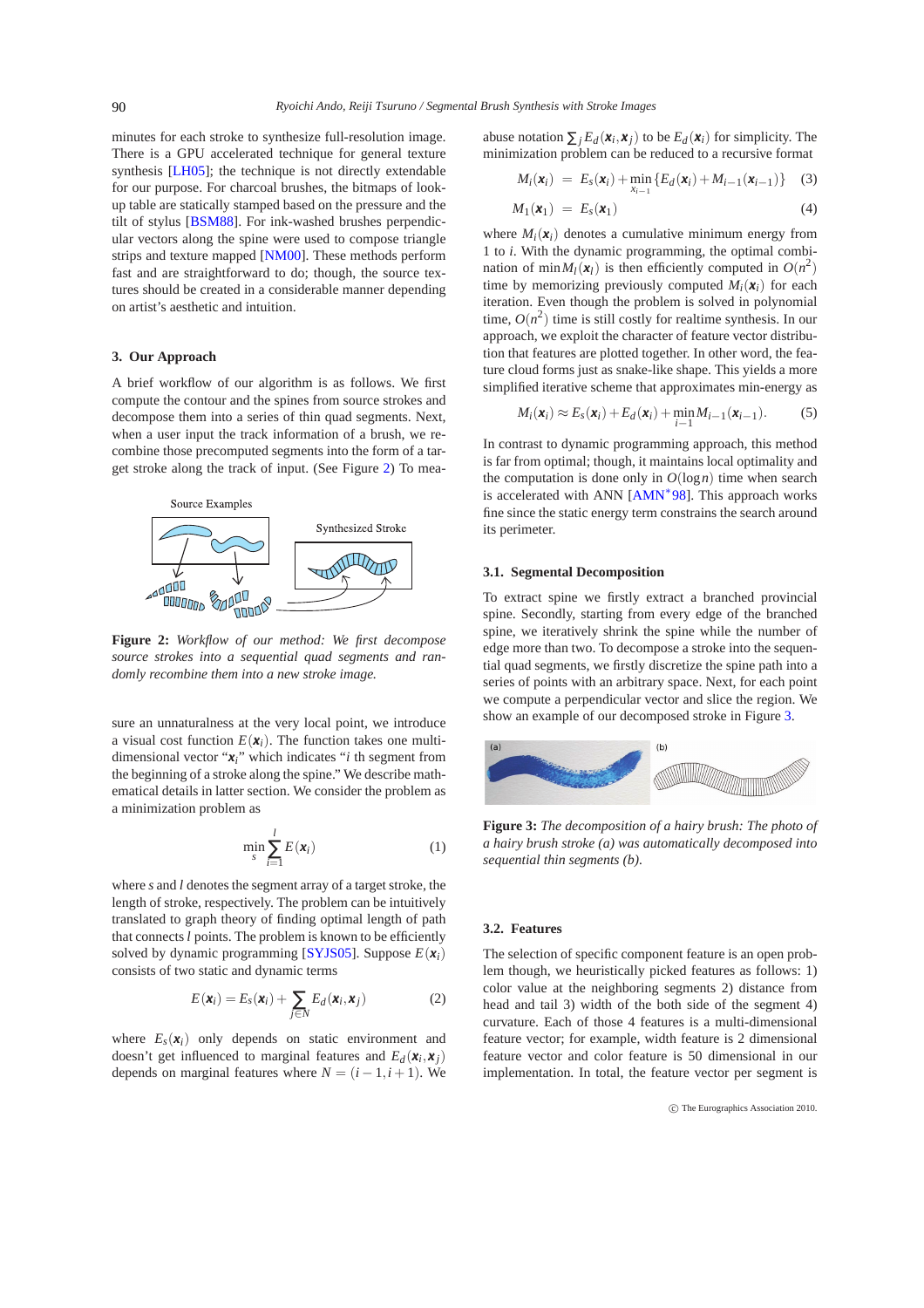around 60 dimensional. We illustrate those components in Figure [4.](#page-2-0) Note that in order to evaluate them fairly, those 4 features are normalized per group beforehand. We ascribe those selections to the following observations. The neighboring segments should be consistent; therefore, to make the boundaries of segments less artificial, we should place the segments in such a way that the neighboring color matches better. And the same explanation for the width of a segment. Taking those rationales into account, we design our feature metric as follows:

$$
L_2^{i,j}(v_c) = (v_c^i - v_c^j)^2 \tag{6}
$$

$$
E_d(\mathbf{x}_i, \mathbf{x}_j) = \int_S L_2^{i,j} (\nu_{color}) dS + L_2^{i,j} (\nu_{width}) \tag{7}
$$

$$
E_s(\mathbf{x}_i) = G(v_{dhead}, L_2(v_{dhead}) + (8)
$$

$$
G(v_{dtail}, L_2(v_{dtail}) + L_2(v_{curvature}) \quad (9)
$$

$$
E(\mathbf{x}_i) = E_s(\mathbf{x}_i) + E_d(\mathbf{x}_i, \mathbf{x}_j)
$$
(10)

where  $E_d(\mathbf{x}_i)$  and  $E_s(\mathbf{x}_i)$  denotes dynamic and static term of  $E(\mathbf{x}_i)$  as described in equation [2.](#page-1-2) *N* is the neighboring segments at *i* where  $N = (i - 1, i + 1)$ .  $L_2^{i, j}(\cdot)$  and *S* denotes  $L_2$  norm with neighboring segments  $\overline{i}$ ,  $\overline{j}$  or input path and overlapping region with neighboring segments, respectively. Segment colors are sampled uniformly by transforming quads into square shapes. *vcolor*, *vwidth*, *vdhead* , *vdtail*,  *and*  $G(x, \cdot)$  *denotes the multi-dimensional compo*nent in  $x_i$  and gaussian function.

#### **3.3. Stitching**

At the core of our method is stitching of decomposed segments together into a target form of stroke along user's input of path. In the first loop, we begin synthesis from a blank space and concatenate a segment which  $E(\mathbf{x}_i)$  is very small to the end of stroke body with the backward induction of a perimeter. In the second loop, for every segment, we further search for one with better matching with back and forward perimeter and replace with it if energy goes lower. We illustrate the pseudo code of this scheme below.

**Function :** <sup>S</sup>YNTHESIZESTROKE(*segments*, *path*)

Allocate blank segment array *x* // First loop **for each**  $i \in x$  from head to tail  $x_i \leftarrow \arg \min_i E(\mathbf{x}_i, \mathbf{0}, \mathbf{x}_{i-1},$ *segments*, *path*) // Second loop **for each**  $i \in x$  from head to tail  $x_i \leftarrow \arg \min_i E(\mathbf{x}_i, \mathbf{x}_{i+1}, \mathbf{x}_{i-1}, \text{segments}, \text{path})$ **return**  $(x)$ 

Typically, this search term is accelerated with ANN [\[AMN](#page-3-9)<sup>∗</sup> 98] when *xdtail* and *xdhead* component is large enough. Overrall, our computation time is *O*(log*n*).



<span id="page-2-0"></span>**Figure 4:** *Features of a segment: To represent the features of a segment, 1) neighboring color 2) distance from head and tail 3) width of the both side of the segment 4) curvature are used.*

# **3.4. Quilting**

Barely stitched strokes often leaves artifacts around its boundaries. To blur this artifact, we employ Image Quilting technique [\[EF01\]](#page-3-0). Decomposed segments have inherent rectangle seams. When they're stitched randomly, those neighboring seams are often visible; this gap produces artifacts on its boundaries. By Image Quilting, we search for an optimal unnoticeable seam within overlapping region as illustrated in Figure [5.](#page-2-1) Instead of quilting in full-resolution,



<span id="page-2-1"></span>**Figure 5:** *Image Quilting: Two adjacent segments were stitched together in such a way that SSD goes smaller.*

we downsample pixels to accelerate approximate path. In our implementation, overlapping region is reduced to around between  $5 \times 10$  and  $10 \times 20$  pixels for each pair.

#### **4. Results**

Figure [6](#page-3-10) shows brief examples of generated strokes and corresponding source photos. The cost of our overall algorithm largely depends on the number of segments of source strokes and is less subject to the resolution of source images. This is because feature vectors are defined per segment but per pixel and the rendering is done by texture-mapping on a graphic hardware. Figure [7](#page-3-11) shows a performance of our method. As seen from the figure, our method allows users to create highly detailed strokes without consuming lots of computational cost, which is often hard for conventional texture synthesis. Figure [8](#page-3-12) shows an artwork illustrated by our method.

#### **5. Limitation**

The proposed method includes two innate limitations. Firstly, the produced image quality heavily depends on the number of source images and its variance. For instance, if